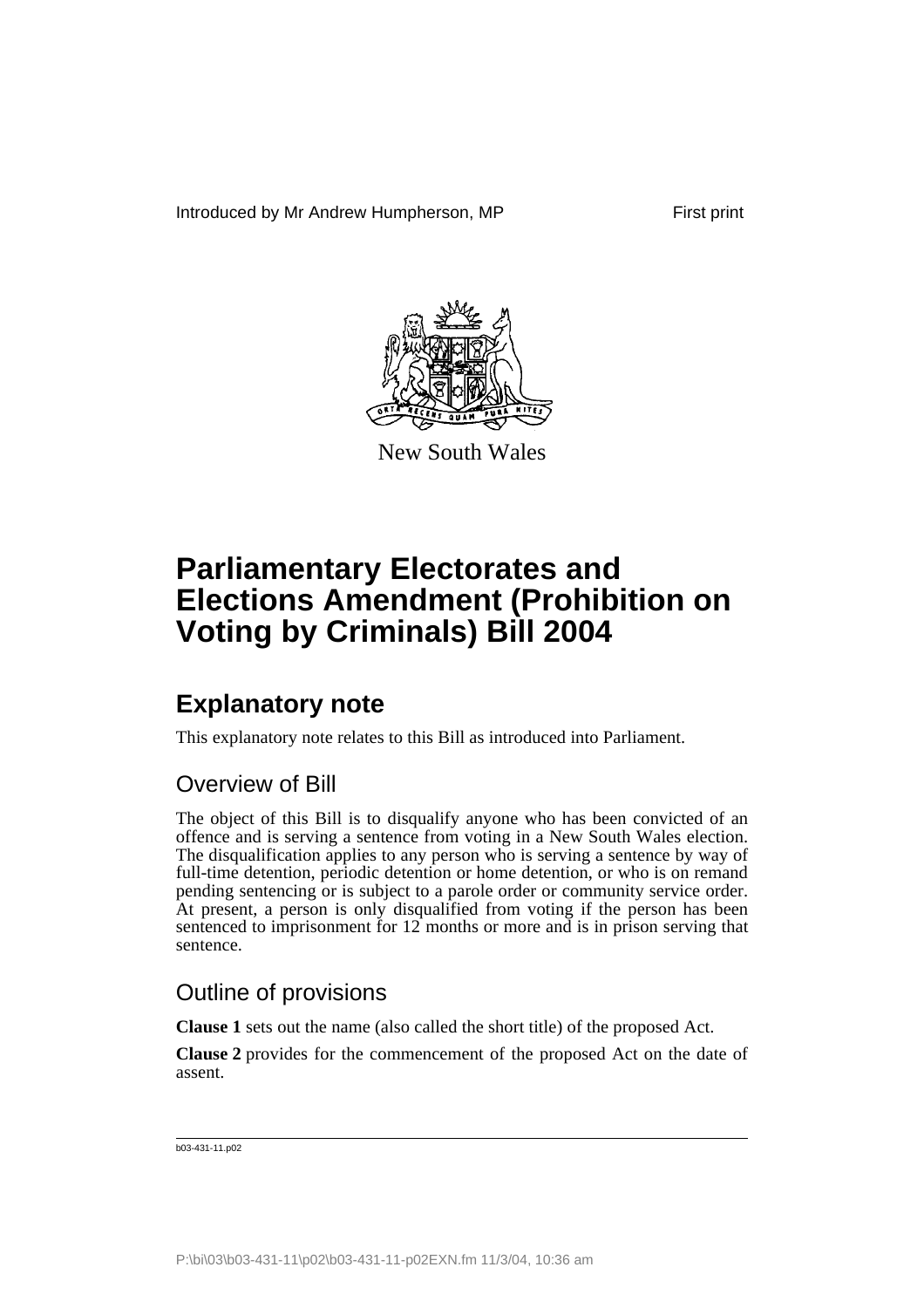Parliamentary Electorates and Elections Amendment (Prohibition on Voting by Criminals) Bill 2004

Explanatory note

**Clause 3** gives effect to the amendment to the *Parliamentary Electorates and Elections Act 1912* set out in Schedule 1.

#### **Schedule 1 Amendment**

Schedule 1 amends the *Parliamentary Electorates and Elections Act 1912* as described in the Overview.

Explanatory note page 2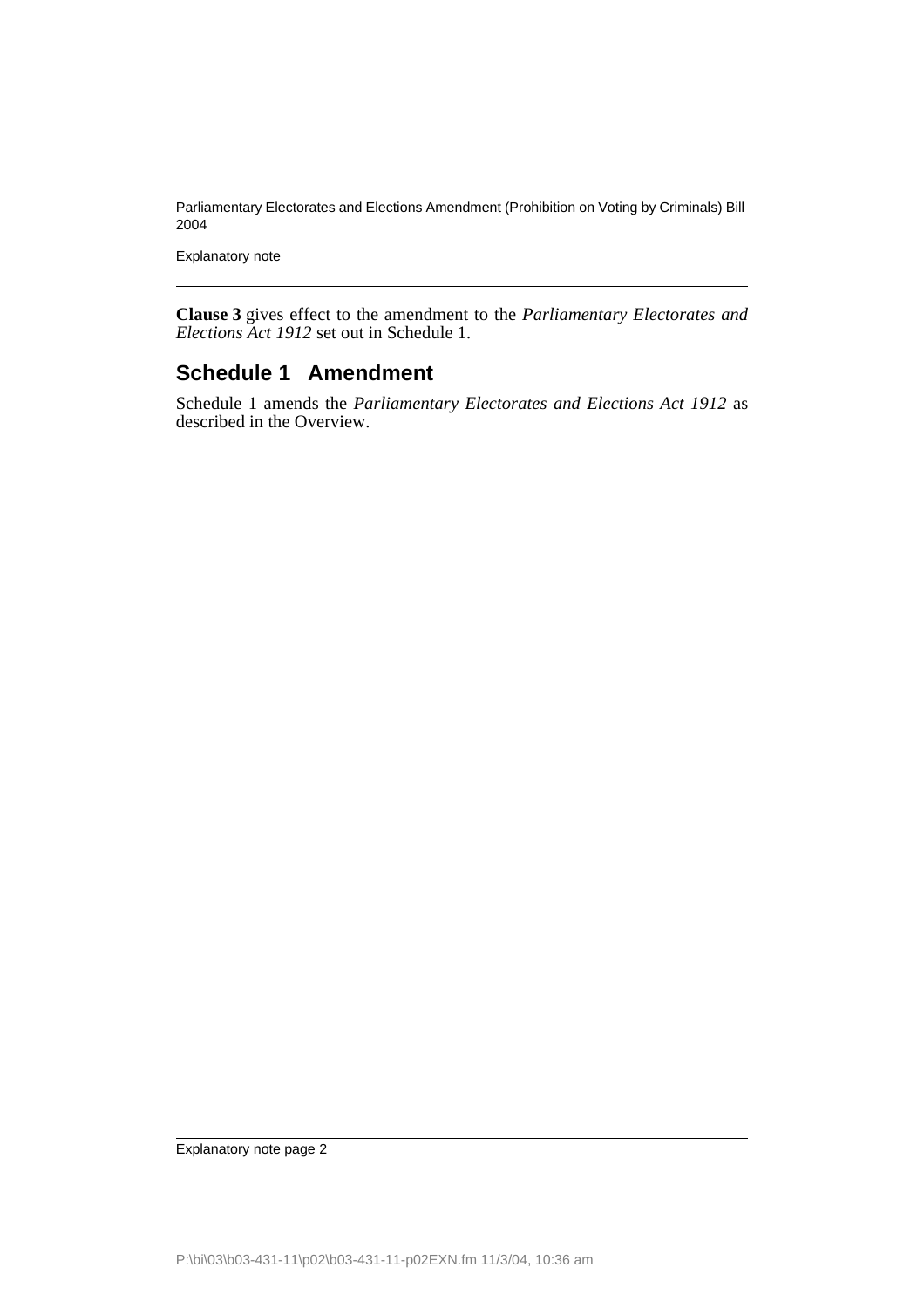Introduced by Mr Andrew Humpherson, MP First print



New South Wales

# **Parliamentary Electorates and Elections Amendment (Prohibition on Voting by Criminals) Bill 2004**

## **Contents**

|                                                                        | Page                 |
|------------------------------------------------------------------------|----------------------|
| Name of Act                                                            |                      |
| Commencement                                                           | 2                    |
| Amendment of Parliamentary Electorates and Elections<br>Act 1912 No 41 |                      |
|                                                                        | 3                    |
|                                                                        | Schedule 1 Amendment |

b03-431-11.p02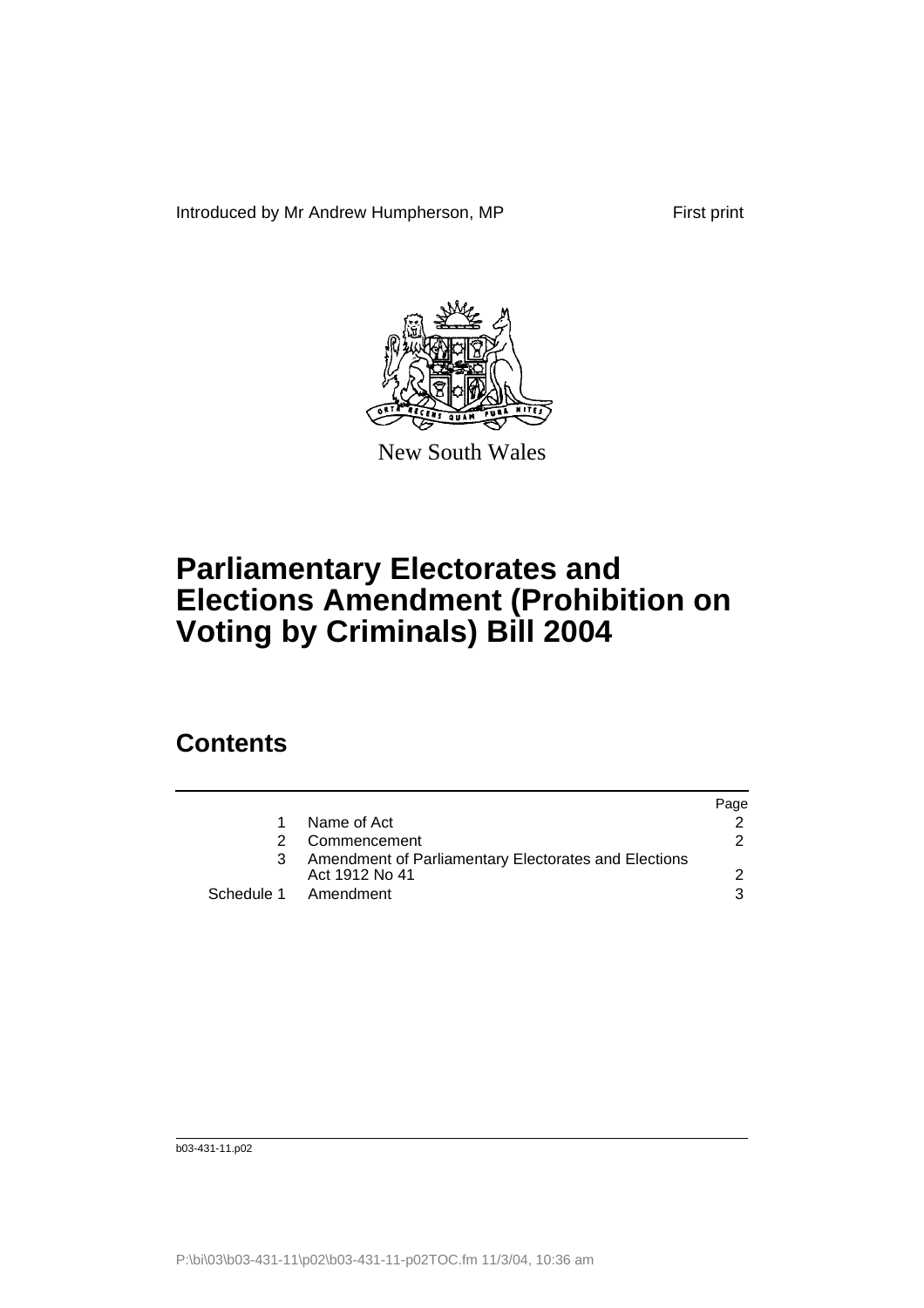Parliamentary Electorates and Elections Amendment (Prohibition on Voting by Criminals) Bill 2004

**Contents** 

Page

Contents page 2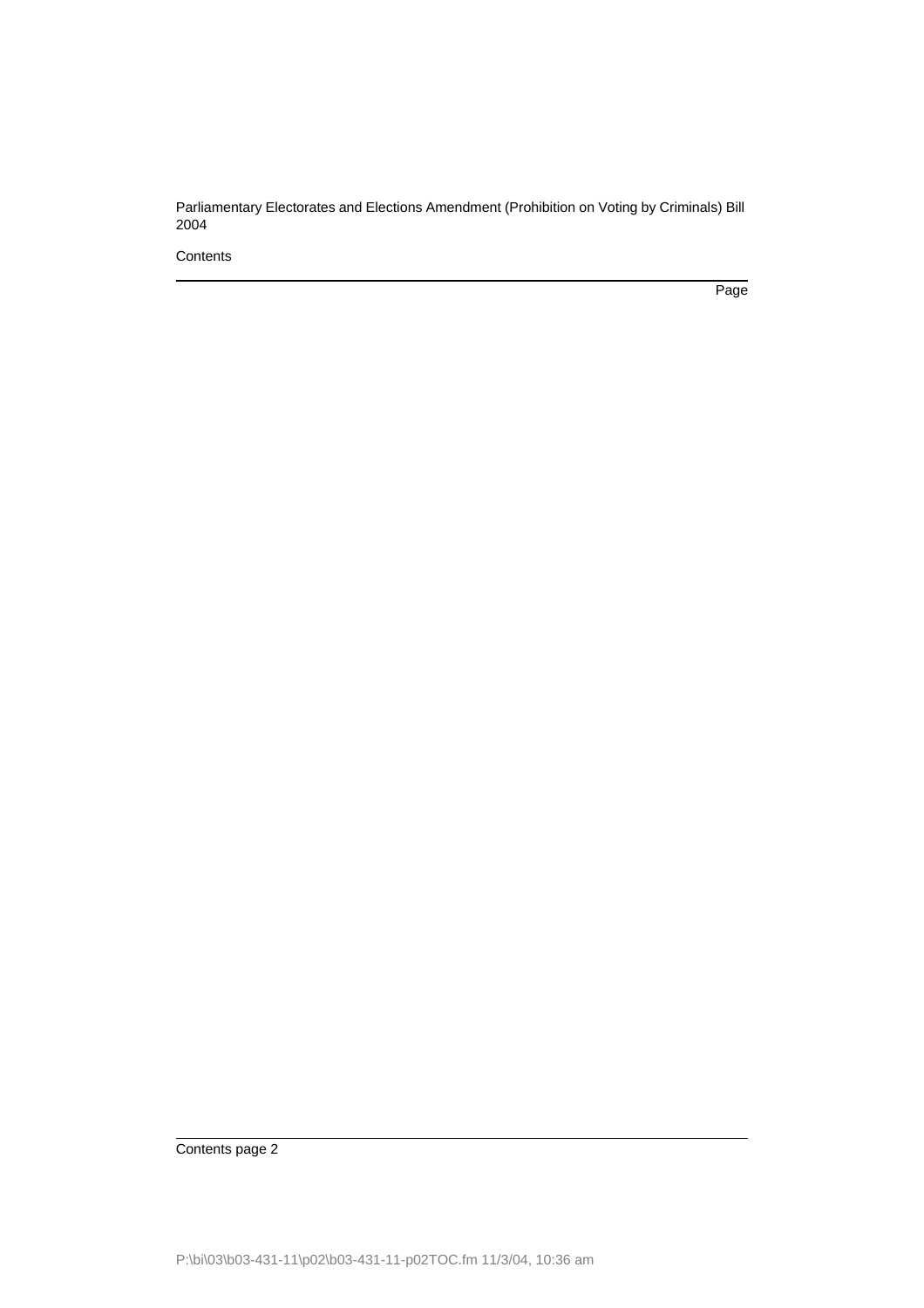

New South Wales

# **Parliamentary Electorates and Elections Amendment (Prohibition on Voting by Criminals) Bill 2004**

No , 2004

#### **A Bill for**

An Act to amend the *Parliamentary Electorates and Elections Act 1912* to disqualify anyone who has been convicted of an offence and is serving a sentence from voting in a New South Wales election.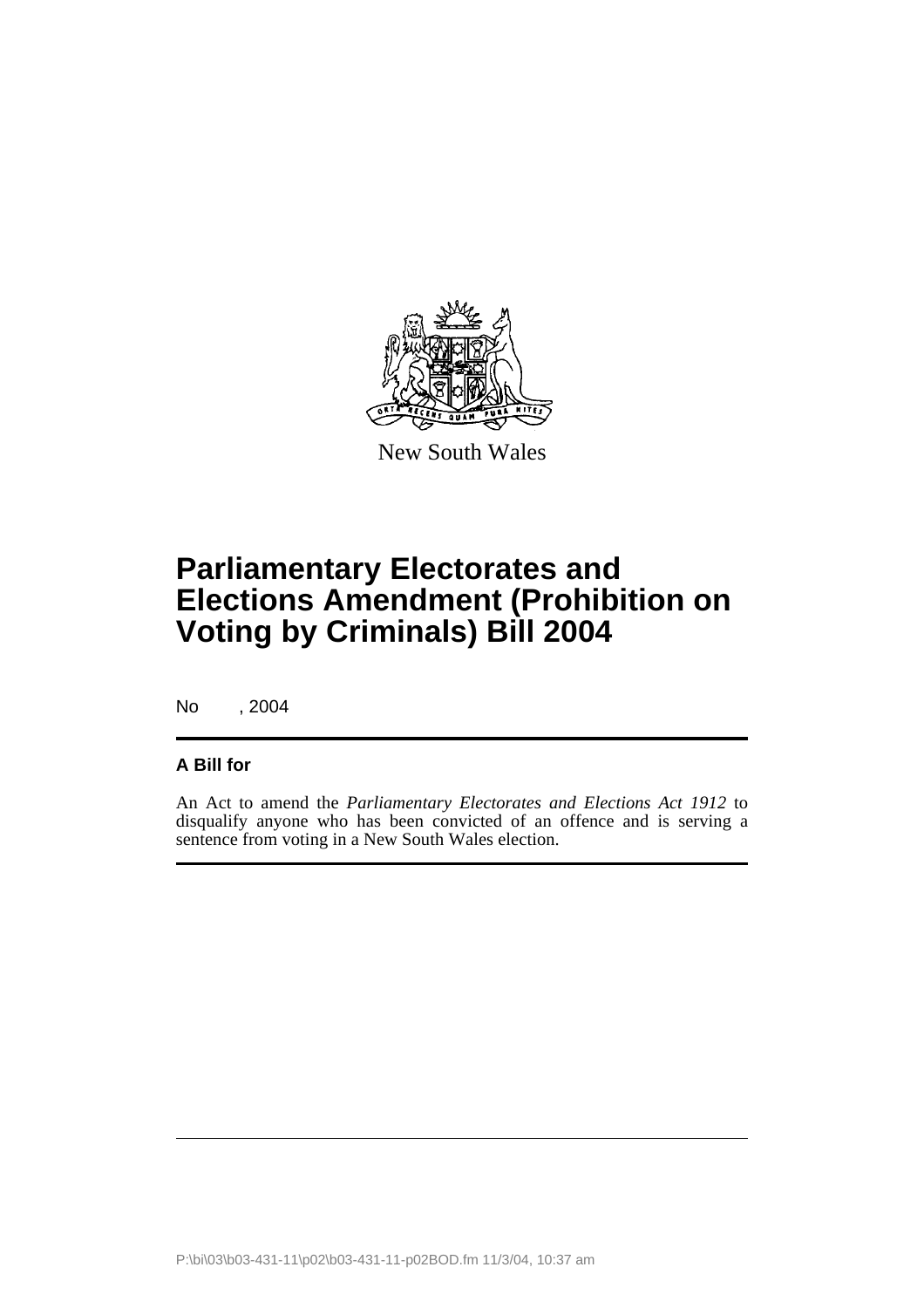#### Parliamentary Electorates and Elections Amendment (Prohibition on Voting Clause 1 by Criminals) Bill 2004

| The Legislature of New South Wales enacts: |                                                                                                                            |                     |
|--------------------------------------------|----------------------------------------------------------------------------------------------------------------------------|---------------------|
| 1                                          | <b>Name of Act</b>                                                                                                         | -2                  |
|                                            | This Act is the <i>Parliamentary Electorates and Elections</i><br>Amendment (Prohibition on Voting by Criminals) Act 2004. | 3<br>$\overline{4}$ |
| $\mathbf{2}$                               | <b>Commencement</b>                                                                                                        | 5                   |
|                                            | This Act commences on the date of assent.                                                                                  | 6                   |
| 3                                          | <b>Amendment of Parliamentary Electorates and Elections Act 1912</b><br><b>No 41</b>                                       | 7<br>8              |
|                                            | The <i>Parliamentary Electorates and Elections Act 1912</i> is amended<br>as set out in Schedule 1.                        | 9<br>10             |